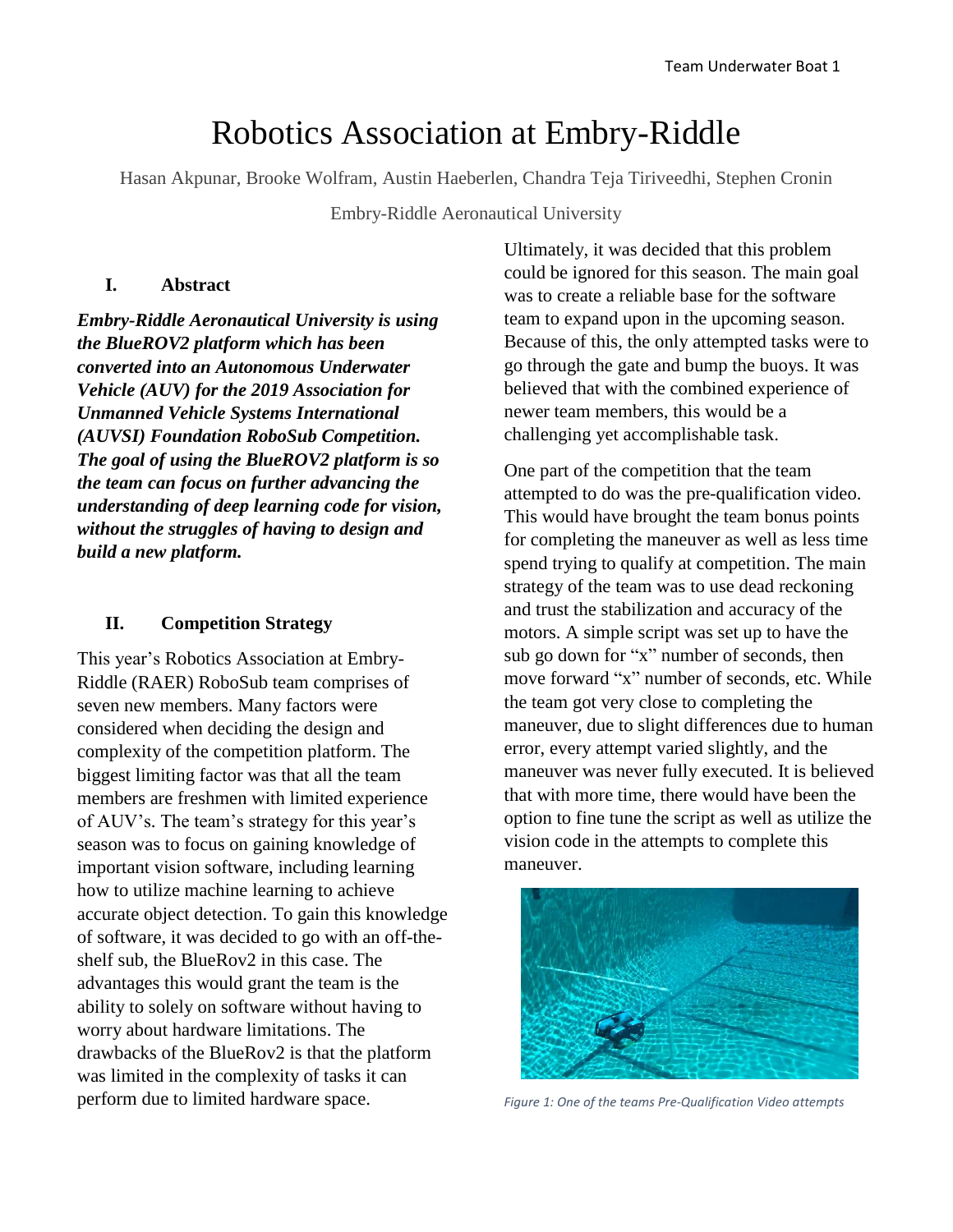#### **III. Design Creativity**

In the beginning of the season, there were many design ideas being thrown around but as mentioned before, it was ultimately decided to use the BlueRov2 platform. The reason for rejecting these designs were mainly due to lack of experience and knowledge of the mechanical team. Although many of the mechanical team members were part of the FIRST (For Inspiration and Recognition of Science and Technology) Robotics Competition, designing AUV's are a much harder challenge than designing FIRST Robotics platforms.

One hardware challenge that was encountered was the integration of an emergency stop. There were many ideas presented such as a toggle switch or a button, but it decided against them. The toggle switches required too much force to use and it was believed that the divers would have trouble using them. The team decided against buttons because of possible disconnects if the AUV bumped into something. The final design was very unique but also very functional. It consisted of a magnetic switch inside a Blue Robotics ROV light. This was done to utilize the thick cable that the ROV light had. This enabled the team to use a thicker cable that was less prone to breaking. A nut was then installed outside of the ROV light and a magnet was used attached to a cable as an emergency stop. If the AUV needs to be stopped, the cord will be pulled, lifting the magnet off the nut and cutting the connection with the magnetic switch, turning the AUV off.



*Figure 2: The Emergency Stop System*

Arguably, the most challenging hurdle that the team faced was the software. While utilizing the BlueRov2 had many benefits, one of the downsides was the onboard computer. Because of the way the BlueRov2 is set up, the team had to use a Raspberry Pi 3B+ in conjunction with a Pixhawk IMU. The easiest to control the movement of the AUV was through emulating joystick inputs. While this was an unorthodox way of controlling the AUV, it meant that the team was able to utilize the advantages of Ardusub such as stabilization, depth hold, and heading hold. The vision code was relatively simple deep learning. Only one of the team members has had previous experience with software so it proved to be a challenge to get vision processing working. Ultimately, it meant that some of the other members had to learn how to use Python and TensorFlow. In the end, the vision and deep learning code was created following a simple TensorFlow and Python 3.6 tutorial. Although this code may be very basic for this season, the team is planning on advancing it in the upcoming seasons.

#### **IV. Experimental Results**

.

All testing testing was done at the pool located at the fitness center at Embry-Riddle. The pool proved to be useful, as the deep end was about 15 feet, similar to the depth of the TRANSDEC. The team was not able to get much testing done until the end of the season, due to the pool being closed for the winter. Unfortunately, because of busy schedules and pool times, there was much less testing time than the team expected. Although the team did not get to test often, when testing occurred there was lots of valuable data gained in the process. The team gained valuable experience as to how AUV's and ROV's handle underwater. This information will prove critical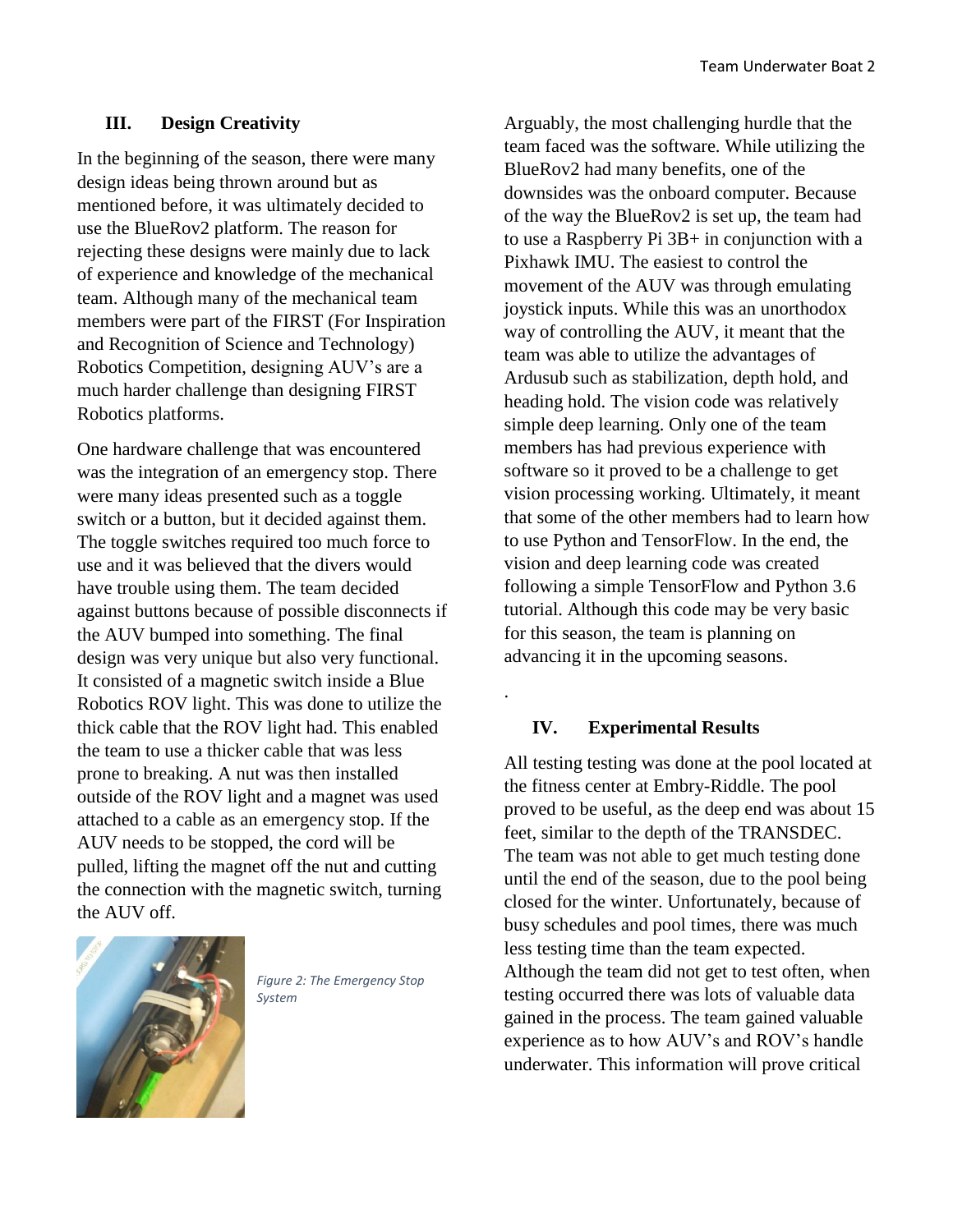in the upcoming season when starting to design a new platform.

#### **V. Acknowledgements**

We would like to thank our faculty advisors, Dr. Butka, Dr. Hockley, Dr. Coyle, and Dr. Currier along with various upper classmen for their advice and direction in getting our code to run properly. We would also like to thank the fitness center staff and the lifeguards for always being accommodating to our testing schedule. We would also like to thank Embry-Riddle's College of Engineering for their long-term support of the project.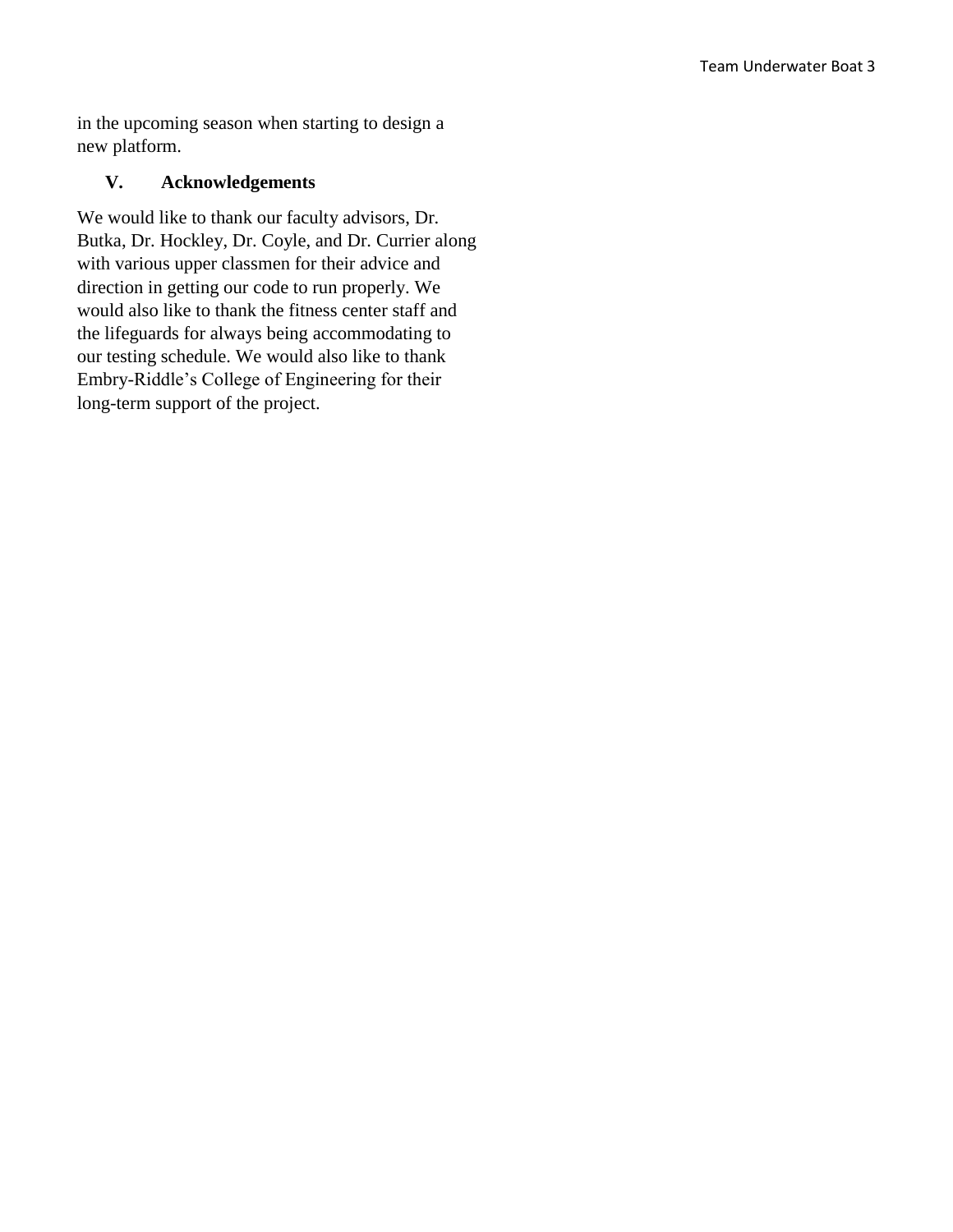## **Appendix A: Expectations**

| <b>Subjective Measures</b>                              |                                      |                                  |                                |  |  |  |
|---------------------------------------------------------|--------------------------------------|----------------------------------|--------------------------------|--|--|--|
|                                                         | <b>Maximum Points</b>                | <b>Expected</b><br><b>Points</b> | <b>Points</b><br><b>Scored</b> |  |  |  |
| Utility of team website                                 | 50                                   | 50                               |                                |  |  |  |
| Technical Merit (from journal paper)                    | 150                                  | 100                              |                                |  |  |  |
| Written Style (from journal paper)                      | 50                                   | 50                               |                                |  |  |  |
| Capability for Autonomous Behavior (static judging)     | 100                                  | 80                               |                                |  |  |  |
| Creativity in System Design (static judging)            | 100                                  | 20                               |                                |  |  |  |
| Team uniform (static judging)                           | 10                                   | 10                               |                                |  |  |  |
| Team Video                                              | 50                                   | 50                               |                                |  |  |  |
| Pre-Qualifying Video                                    | 100                                  | $\overline{0}$                   |                                |  |  |  |
| Discretionary points (static judging)                   | 40                                   | $\theta$                         |                                |  |  |  |
| Total                                                   | 650                                  | 360                              |                                |  |  |  |
|                                                         |                                      |                                  |                                |  |  |  |
| <b>Performance Measures</b>                             |                                      |                                  |                                |  |  |  |
|                                                         | <b>Maximum Points</b>                | <b>Expected</b><br><b>Points</b> | <b>Points</b><br><b>Scored</b> |  |  |  |
| Weight                                                  | See Table 1 / Vehicle                |                                  |                                |  |  |  |
| Marker/Torpedo over weight or size by <10%              | Minus 500 / marker                   | $\overline{0}$                   |                                |  |  |  |
| Gate: Pass through                                      | 100                                  | 100                              |                                |  |  |  |
| Gate: Maintain fixed heading                            | 150                                  | 150                              |                                |  |  |  |
| Gate: Coin Flip                                         | 300                                  | $\overline{0}$                   |                                |  |  |  |
| Gate: Pass through 60% section                          | 200                                  | $\overline{0}$                   |                                |  |  |  |
| Gate: Pass through 40% section                          | 400                                  | 400                              |                                |  |  |  |
| Gate: Style                                             | $+100$ (8x max)                      | $\overline{0}$                   |                                |  |  |  |
| Collect Pickup: Crucifix, Garlic                        | 400 / object                         | $\overline{0}$                   |                                |  |  |  |
| Follow the "Path" (2 total)                             | $100/$ segment                       | $\overline{0}$                   |                                |  |  |  |
| Slay Vampires: Any, Called                              | 300, 600                             | 300                              |                                |  |  |  |
| Drop Garlic: Open, Closed                               | 700, 1000 / marker $(2+)$            | $\overline{0}$                   |                                |  |  |  |
|                                                         | pickup)                              |                                  |                                |  |  |  |
| Drop Garlic: Move Arm                                   | 400                                  | $\boldsymbol{0}$                 |                                |  |  |  |
| Stake through Heart: Open Oval, Cover Oval, Sm Heart    | 800, 1000, 1200 / torpedo<br>(max 2) | $\overline{0}$                   |                                |  |  |  |
| Stake through Heart: Move lever                         | 400                                  | $\boldsymbol{0}$                 |                                |  |  |  |
| Stake through Heart: Bonus - Cover Oval, Sm Heart       | 500                                  | $\overline{0}$                   |                                |  |  |  |
| Expose to Sunlight: Surface in Area                     | 1000                                 | $\overline{0}$                   |                                |  |  |  |
| Expose to Sunlight: Surface with object                 | 400 / object                         | $\boldsymbol{0}$                 |                                |  |  |  |
| Expose to Sunlight: Open coffin                         | 400                                  | $\overline{0}$                   |                                |  |  |  |
| <b>Expose to Sunlight: Drop Pickup</b>                  | 200 / object (Crucifix Only)         | $\boldsymbol{0}$                 |                                |  |  |  |
| Random Pinger first task                                | 500                                  | $\overline{0}$                   |                                |  |  |  |
| Random Pinger second task                               | 1500                                 | $\overline{0}$                   |                                |  |  |  |
| <b>Inter-vehicle Communication</b>                      | 1000                                 | $\boldsymbol{0}$                 |                                |  |  |  |
| Finish the mission with $T$ minutes (whole + factional) | Tx100                                | $\overline{0}$                   |                                |  |  |  |